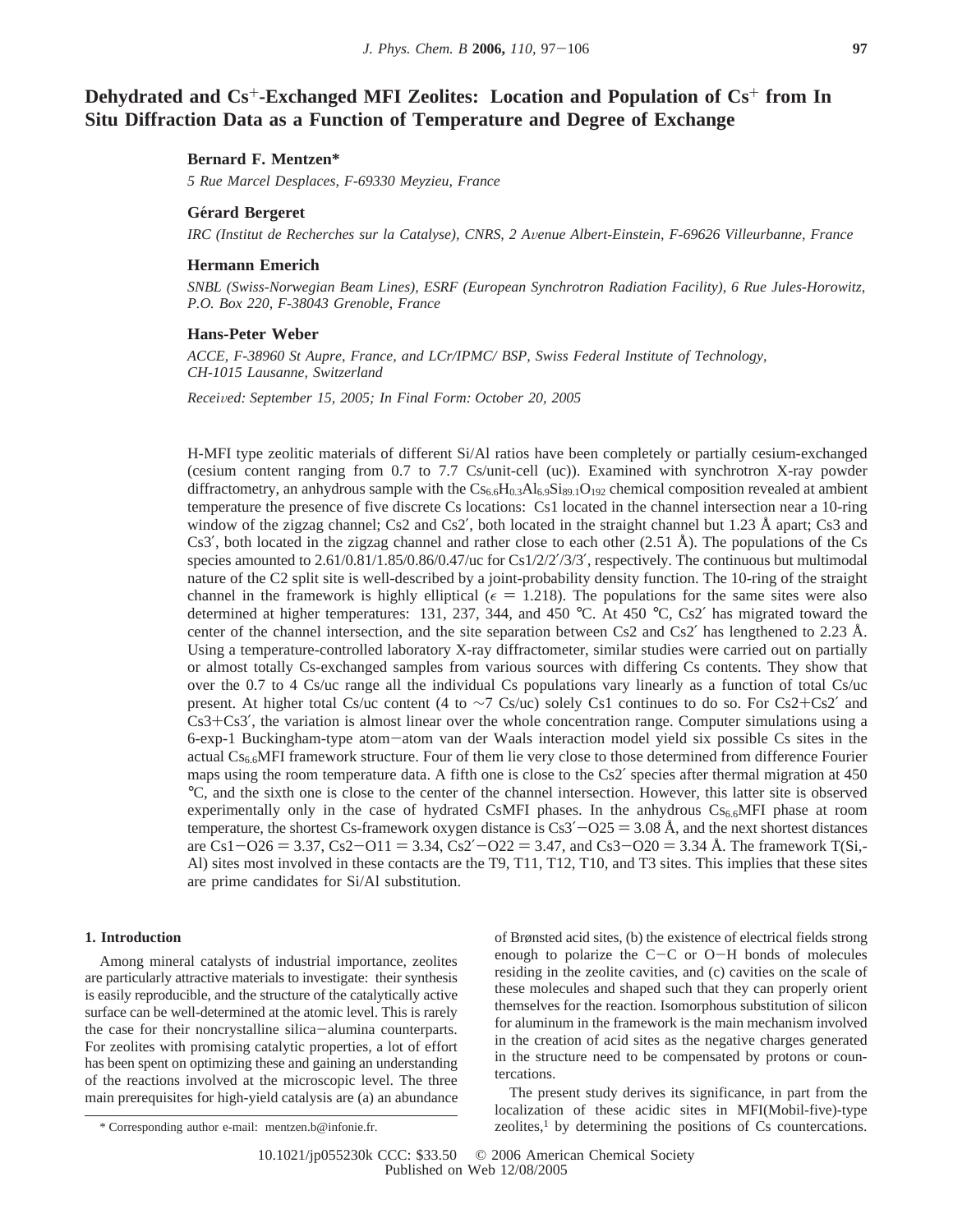More generally though, the present work aims at providing accurate benchmark structures for theoretical modeling. The complexity of the catalytic processes is such that it is far too optimistic to expect their full characterization solely from experimental observations. Computer simulation is needed to fill in the observational gaps, but it should not substitute itself for a feasible experiment. Furthermore, such modeling must be based on sound and complete structural data, or it will yield misleading insights. Finally, another aspect of this work is its immediate relevance to nuclear waste disposal: the  $Cs<sup>137</sup>$  isotope is among the most radioactive elements in nuclear waste from reactor operations, and ion exchangers, including zeolites, are being used to remove cesium from solutions stored in longterm tanks.

MFI-type microporous materials belong to the pentasil zeolites. Their framework is built up from  $5-1$  secondary building units (SBU).The pore system of the MFI framework structure consists of medium-sized cavities, also known as channel intersections (sites **I**), which are interconnected through straight channel sections (sites **III**) by 10-ring pore openings in the  $[010]$  axis direction and zigzag (also called sinusoïdal) channel sections (sites **II**) by 10-ring pore openings in the [100] axis direction. Depending on the amount, the nature, and the location of extra framework species (essentially adsorbed molecules and/or exchanged cations) in the MFI pores, the 10 ring pore openings range from almost circular (8.25  $\times$  7.99 Å in the silicalite**·4**tetrapropylammonium (TPA) zigzag channels)<sup>2</sup> to highly elliptical  $(9.23 \times 7.07\text{\AA})$  in the silicalite **8**paranitroaniline straight channels).<sup>3</sup> Labeling of the adsorption sites and some structure correlations between the MFI silicalite framework symmetry and the location or the geometry of adsorbed molecules are reported in ref 4.

Depending on the Si/Al ratio, zeolitic microporous materials with the MFI structural framework type are known either as ZSM-5 (for Si/Al usually less than 100) or as silicalite (Si/Al greater than 150 and highly dealuminated solids).<sup>1</sup> The MFI framework is very flexible, and at least four guest-induced framework polymorphs are known at rom temperature: a monoclinic  $P2_1/n11$  (M) for the empty silicalite<sup>5</sup> and all the silicalite/*n*-alkanes complexes;<sup>6</sup> a first orthorhombic one with the *Pnma* space group (SG) (**O1**);2 a second orthorhombic one with the SG  $P2_12_12_1$  (O2) for the silicalite **8**para-xylene complex;7 and a third orthorhombic one with the SG Pn21a (**O3**) for the optically active (SHG) silicalite'**4**paranitroaniline complex (presently the sole example for this symmetry).3

Compared to cation locations in FAU-type zeolites (faujasites Y and  $X$ ),<sup>1,8</sup> very little structural information on cationic locations has been reported sofar in the literature on cationexchanged MFI phases. Attempts have been made in MFI containing  $Ni$ ,  $^{9}Cs$ ,  $^{10}$  and  $Ti$  and for Na, Ni, Cs, and Pb.<sup>12</sup> In a Cs3.8-ZSM-5'**2.6***p*-xylene complex, three Cs sites have been characterized.<sup>13</sup> One of these cations (Cs2) is  $\pi$ -bonded to the hexagonal carbon ring of the adsorbed *p*-xylene molecule. More recently the same cation has been located at three (at least) locations in a dehydrated  $Cs_{5.8}$ -ZSM-5 phase:<sup>14</sup> Cs1 and Cs3 are very close to the corresponding sites reported in ref 13, whereas C2 in ref 14 is located in the straight channel and has possibly migrated toward the *p*-xylene aromatic ring.

Cation migration, often evoked in computer simulations but seldom evidenced by structural investigations, is an additional effect that urgently needs to be experimentally characterized before one engages in any simulation. Cation migration might be due to several factors such as the temperature, the sorbate loading (adsorption *or* desorption), or both. It has been shown

|                  | <b>TABLE 1: Composition from Chemical Analysis, Cs</b>                      |
|------------------|-----------------------------------------------------------------------------|
|                  | Exchange %, Source and Full-Width at Half-Maximum                           |
|                  | (fwhm) at $15^{\circ}$ (2 $\theta$ –Cu K $\alpha$ ) of the Cs-Exchanged MFI |
| <b>Materials</b> |                                                                             |

| $Al/uc^a$ | Si/Al | $Cs/uc^a$ | $H/uc^a$ | Cs<br>exchange<br>(% ) | source          | fwhm<br>$(^\circ)$ | uc/V<br>$(\AA^3)$ |
|-----------|-------|-----------|----------|------------------------|-----------------|--------------------|-------------------|
| 1.4       | 70    | 0.7       | 0.7      | 50                     | Conteka         | 0.129              | 5341              |
| 3.4       | 27    | 2.3       | 1.1      | 68                     | Degussa         | 0.190              | 5340              |
| 3.6       | 26    | 2.0       | 1.6      | 56                     | <b>TPA</b>      | 0.143              | 5326              |
| 3.8       | 24    | 1.6       | 2.2      | 42                     | <b>TPAF</b>     | 0.116              | 5344              |
| 4.4       | 21    | 3.5       | 1.1      | 80                     | <b>TPAF</b>     | 0.104              | 5333              |
| 4.6       | 20    | 2.1       | 2.5      | 46                     | <b>TMP-less</b> | 0.107              | 5361              |
| 5.8       | 15.6  | 5.3       | 0.5      | 91                     | ref 14          | [14]               | 5338              |
| 6.9       | 14    | 6.6       | 0.3      | 96                     | <b>TMP-less</b> | 0.126              | 5336              |
| 8.2       | 10.7  | 2.9       | 5.3      | 35                     | <b>TPAF</b>     | 0.111              | 5347              |
| 8.2       | 10.7  | 3.2       | 5.0      | 39                     | <b>TPAF</b>     | 0.115              | 5349              |
| 8.8       | 10    | 4.0       | 4.8      | 45                     | <b>TPA</b>      | 0.172              | 5336              |
| 8.8       | 10    | 5.4       | 3.4      | 61                     | <b>TPA</b>      | 0.178              | 5323              |
| 8.8       | 10    | 7.7       | 1.1      | 88                     | <b>TPA</b>      | 0.188              | 5315              |
|           |       |           |          |                        |                 |                    |                   |

*<sup>a</sup>* The Al, Cs, and H/uc values are rounded off to the nearest tenth.

experimentally<sup>15,16</sup> that cation migration is clearly at cause in the case where the sorbed molecules are polar. If nonpolar molecules are adsorbed, this cationic migration effect is almost negligible. In FAU type structures the usual I, I′, II, and III′ and less frequently observed III and II′ cationic locations are now well-documented. Except for III′, they correspond to highsymmetry special positions (16c, 32e, 48f; orders of *Fd*3/*Fd*3*m*  $= 96/192$  in X and Y faujasites respectively), and their populations can be rather important, especially in the case of dehydrated and exchanged X-type faujasites  $(Si/A1 \le 1.2)$ .

The present work is a continuation of our preliminary studies on the subject.<sup>12,13</sup> We aim at describing the distribution of  $Cs$ cation and water molecules as a function of temperatures in a series of partially (simultaneous presence of cations and protons) or almost totally Cs-exchanged H-MFI materials, ranging from 0.7 to 7.7 Cs/uc. In the following sections only the results concerning the dehydrated phases are reported. Results concerning the hydrated CsMFI phases (for both dehydration and the hydration processes) will be published separately.

## **2. Experimental Section**

**2.1. Materials Synthesis.** The starting materials, with the aluminum (Al/uc), Si/Al ratio, cesium (Cs/uc), and proton (H/ uc) contents (from chemical analysis) are reported in Table 1. Zeolites from Degussa and Conteka are industrial samples obtained by the usual ZSM-5 synthesis in alkaline medium.17 TPA stands for laboratory synthesized samples (IRC) using the classical method derived from ref 18. TPAF samples are synthesized in fluoride medium using the tetrapropylammonium fluoride structure directing agent,<sup>19</sup> and TMP-less samples are obtained in a templateless alkaline medium.20 All the parent ZSM-5 phases were calcined and ammonium-exchanged in aqueous 0.1M NH4Cl solutions. After calcination, the resulting H-forms were partially (one exchange) or almost totally (several exchanges) Cs-exchanged (cold and refluxed (70 °C) aqueous 0.1M CsCl solutions) in order to obtain a series of CsMFI phases ranging from 0.7 to 7.7 Cs/uc concentrations (Table 1).

**2.2. Structural Characterization.** X-ray powder diffraction data were collected (1) at the SNBL (Swiss-Norwegian Beam-Lines, Grenoble, France, BM01B synchrotron beam line,  $\lambda$  = 0.69918 Å; see Table 4 for further experimental details) using locally built temperature- and atmosphere-controlling equipment (samples in quartz capillaries of 0.8 mm i.d.) and (2) at the IRC (Institut de Recherche sur la Catalyse, Villeurbanne, France,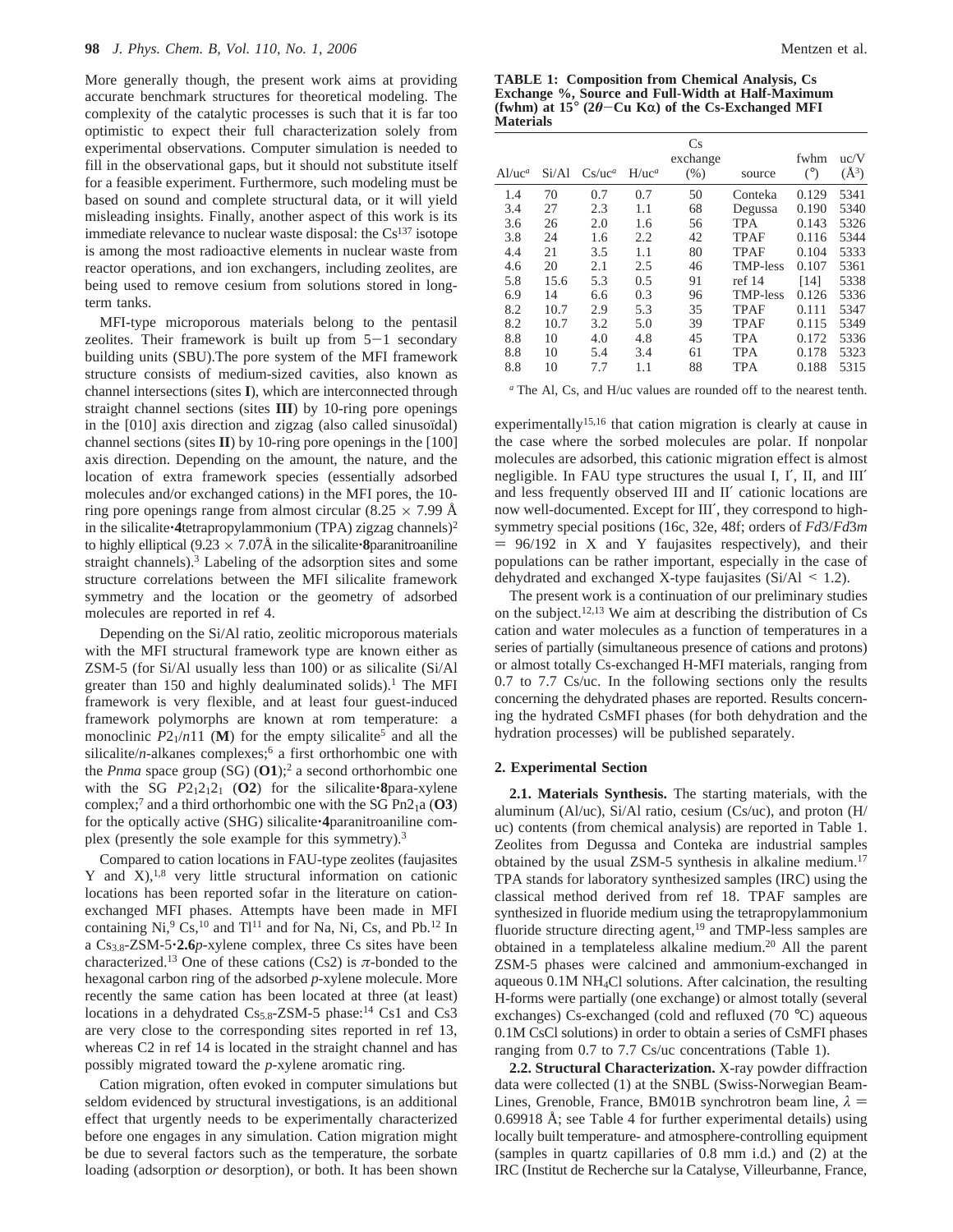**TABLE 2:** Cs Cation Migration and Ellipticities<sup>*a*</sup> ( $\epsilon$ ) of the Straight Channel 10-Ring Sections vs Increasing Temperatures in Anhydrous  $Cs_{6.6}MFI<sup>b</sup>$ 

| $T({}^{\circ}C)$ | total Cs | Cs 1 | Cs2  | Cs2' | $Cs2+Cs2'$ | Cs3  | Cs3' | $Cs3+Cs3'$ |       | $Cs2-Cs2'$ |
|------------------|----------|------|------|------|------------|------|------|------------|-------|------------|
| 28               | 6.6      | 2.61 | 0.81 | 1.85 | 2.66       | 0.86 | 0.47 | 1.33       | .218  | 1.23(6)    |
| 131              | 6.6      | 2.36 | 0.99 | 1.77 | 2.76       | 0.93 | 0.53 | 1.46       | l.168 | .50(6)     |
| 237              | 6.6      | 2.19 | .56  | 1.21 | 2.77       | 1.07 | 0.58 | 1.65       | 1.120 | 1.56(6)    |
| 344              | 6.6      | 2.12 | 1.88 | 0.96 | 2.84       | 1.00 | 0.65 | 1.65       | .087  | 1.94(6)    |
| 450              | 6.6      | .98  | 2.09 | 0.87 | 2.96       | 0.95 | 0.72 | 1.67       | .065  | 2.23(6)    |

*<sup>a</sup>* Ratio between the maximum and minimum O'''O distances in the straight channel 10-ring pore openings. *<sup>b</sup>* The Cs populations are in Cs/uc, and the Cs2-Cs2′ site separations are given in Å.

Panalytical X'Pert Pro MPD diffractometer, Cu K $\alpha$  radiation, X'Celerator Panalytical detector) the samples being mounted on the temperature-regulated stainless steel sample-holder (flat reflection geometry) in a controlled atmosphere (dry dinitrogen flow) Anton Paar XRK 900 reactor chamber. In the case of (2), three XRPD profiles were recorded for each sample: the first one corresponds to the room temperature (26 °C) watersaturated phase, the second one corresponds to the anhydrous sample dehydrated at 450 °C, and the third one corresponds to the anhydrous sample at room temperature. The recorded profiles were corrected for instrumental parameters.<sup>21</sup> All the structure refinements were performed by using the Rietveld method (with a locally modified version of the DBW3.2 code<sup>22</sup> and the EXPGUI version of GSAS).23 In the refinements the smearing-out of certain atomic positions have been approximated with split-atom positions. For the synchrotron-radiation data set at ambient temperature, these are also described in probability space. The program PDF used is part of the program package POP.24

## **3. Computational Methodology**

To determine potential sites for Cs, molecular mechanics calculations (MM) were carried out using a Simplex-type variable-step algorithm. The charge distributions on the zeolite T(Si) and O framework atoms and the potential energy parameters of the Si,O atoms used in this work for the exp-6-1 van der Waals-type Buckingham atom-atom interaction model (eq 1) are detailed in refs  $25-28$ . The total potential energy reads as follows:

$$
E_{\text{tot}} = \sum_{j > k} \{ b_j b_k \exp[-(c_j + c_k)r_{jk}] - a_j a_k r_{jk}^{-6} + q_j q_k r_{jk}^{-1} \}
$$
\n(1)

*a*, *b*, *c*, and *q* parameters correspond to the long-range attractive, the short-range repulsive, the van der Waals radius, and the very long-range Coulombic terms, respectively. As in the case of extra framework sodium cations, $27,28$  similar potential parameters for the cesium cation were adjusted to  $a/b/c = 66.0/680.0/2.21$ , respectively, in order to obtain about 3.2 Å for an isolated  $Cs - O$ contact. The starting Cs cation locations for each of the 26 framework oxygen atoms in the actual (refined)  $Cs_{6.6}MFI$ structure were positioned such as to yield a  $O - Cs = 3.2$  Å distance, the  $O$ -Cs line bisecting the  $Si-O-Si$  angle. In each of the 26 cases, the four atoms corresponding to a Cs site and the associated Si-O-Si bridge adopt the planar geometry described in ref 29 or in ref 30 where, instead of Cs cations, preferred proton locations were modeled for orthorhombic and monoclinic H-MFI/benzene systems.

#### **4. Results and Discussion**

**4.1. Room Temperature (RT: 28 °C) Cs<sub>6.6</sub>MFI Phase.** The starting MFI framework parameters of the  $Cs<sub>6.6</sub>MFI$  phase are those reported in ref 13 for an MFI phase with the *Pnma* (O1) space group symmetry. To obtain the actual framework structure of the zeolite, the low-angle diffraction range (1.524-10° <sup>2</sup>*θ*) was omitted in the first refinement cycles. As pointed out in ref 31, the upper angular range ( $2\theta$ <sup>o</sup> = 10-34.788<sup>o</sup>) is almost unaffected by the extra framework species. The Rietveld refinement was also performed under geometric restraints (Si- $O/O-O = 1.589/2.5948$  Å). In the ensuing refinement cycles, the full angular range was included, and the difference Fourier (DF) maps clearly revealed the presence of three major residues corresponding to possible Cs cation sites: Cs1, located in the channel intersection close to a 10-ring opening of the zigzag channel; Cs2, located in the straight channel; and Cs3, located in the zigzag channel at about 3.50 Å of Cs1. These three sites were then introduced into the data stream and the whole structure refined again. At this stage, the total cation concentration amounted to 6.2 Cs/uc. Final DF maps revealed a splitting of Cs2 over two rather close (1.2 Å separation) Cs2 and Cs2' sites and the existence of an additional Cs3′ site in the zigzag channel at about 2.5 Å from Cs3. Since the DF peaks of Cs1, Cs3, and Cs3′ located on the mirror plane of the *Pnma* structure seemed to spread over both sides of *m* (banana-shaped contour lines), their *y* coordinates were relaxed. After the final refinement cycles, the cesium content amounted to 6.6(2) Cs/uc, in fair agreement with the chemical analysis. The Cs/uc populations for this phase are given in Table 2, and the final atomic positions are reported in Table 3. The Cs1, Cs2, and Cs3 sites refined in the present work are close to those reported in ref 14. The Rietveld plots are shown in Figure 1, and some structural details showing the Cs locations in the MFI framework are given in Figure 2a. The experimental details are reported in Table 4, together with some crystallographic parameters.

Split-atom sites are always indicative of disorder, and their use in a refinement model is a rough and approximate description of reality. Their inherent proximity, coupled with the use of displacement parameters to describe the smearing-out of this type of position, frequently succeed in modeling disorder to the extent that DF maps become almost featureless. However, little physical meaning should be attached to the exact atomic positions themselves. A more revealing picture is obtained by analyzing maps of probability densities instead of electron densities. Let it be recalled that the probability density is the Fourier transform in real space of the (thermal and/or disorder) displacement tensor in reciprocal space. Maps of the probability density-even though their resolutions are subject to the same *d*<sub>min</sub>—reveal the distribution of atoms in greater and sharper detail than Fourier maps because (a) they do not suffer from termination effects, (b) the random noise is filtered out, and (c) the finite-sized electron shell has been deconvoluted out. Figure 3 shows the probability density of the C2 split site. The density in this case is a superposition of the probability density contributed by each split-atom, with the individual contribution weighted by the site occupancy (for a similar approach, using the same formalism, see, for example, ref 32). We now see clearly that in this region of the cavity system the Cs cations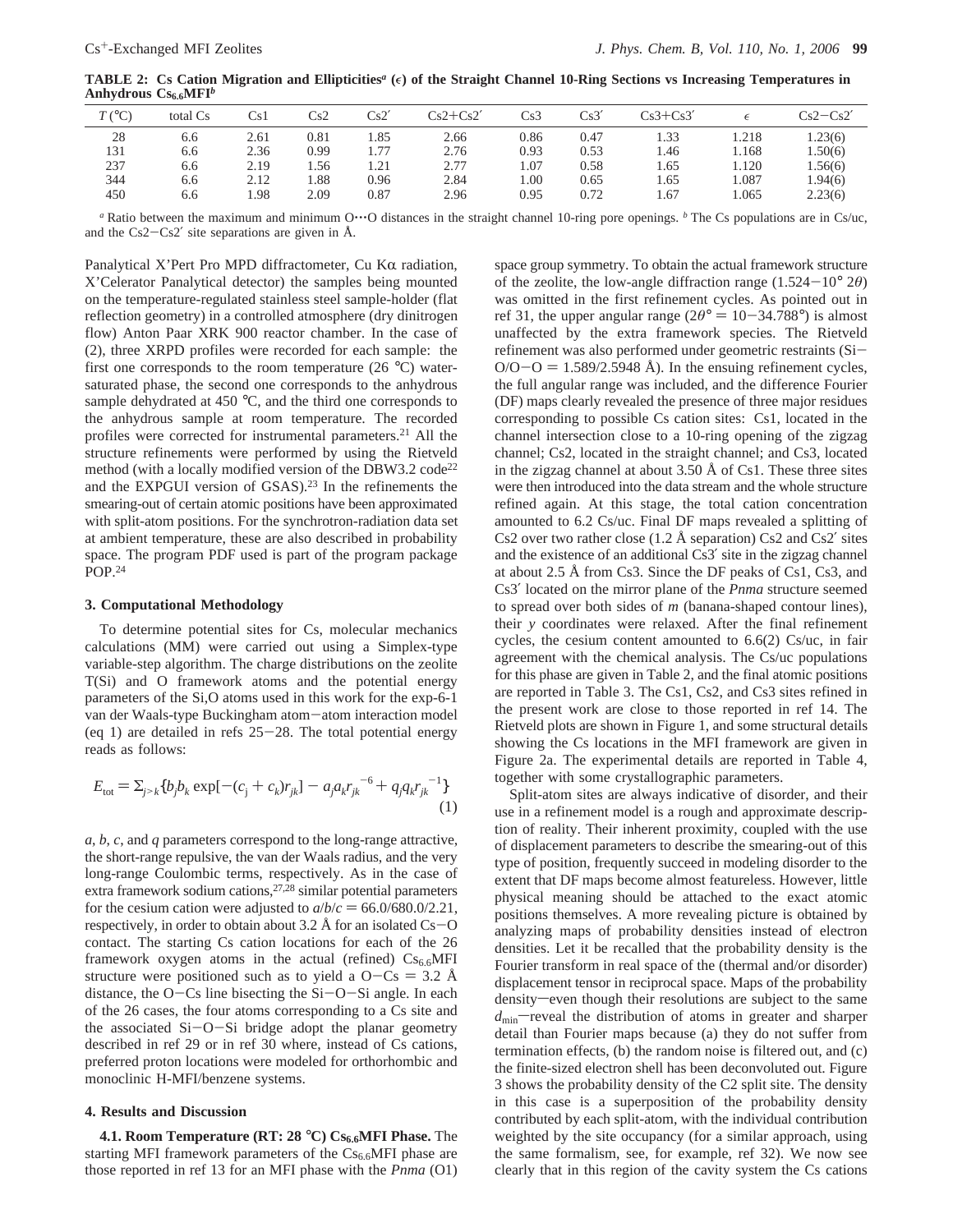**TABLE 3:**  $Cs_{6.6}$ MFI at Room Temperature (28 °C)

| atom            | $\boldsymbol{x}$ | у             | Z             | $\mathrm{occ}^a$ |
|-----------------|------------------|---------------|---------------|------------------|
| T1              | 0.42428(2)       | 0.05598(2)    | $-0.34896(3)$ |                  |
| T <sub>2</sub>  | 0.30551(2)       | 0.02934(2)    | $-0.20358(3)$ |                  |
| T3              | 0.28048(2)       | 0.06350(2)    | 0.01538(3)    |                  |
| T4              | 0.12159(2)       | 0.06447(2)    | 0.01377(3)    |                  |
| T <sub>5</sub>  | 0.07080(2)       | 0.03022(2)    | $-0.19384(3)$ |                  |
| T <sub>6</sub>  | 0.18076(2)       | 0.05624(2)    | $-0.34114(3)$ |                  |
| T7              | 0.42183(2)       | $-0.17170(2)$ | $-0.33545(3)$ |                  |
| T8              | 0.30485(2)       | $-0.13014(2)$ | $-0.19402(3)$ |                  |
| T9              | 0.27655(2)       | $-0.17351(2)$ | 0.02492(3)    |                  |
| T10             | 0.12017(2)       | $-0.17430(2)$ | 0.02000(3)    |                  |
| T11             | 0.06828(2)       | $-0.12941(2)$ | $-0.19175(3)$ |                  |
| T12             | 0.18257(2)       | $-0.17101(2)$ | $-0.32954(3)$ |                  |
| O1              | 0.36765(3)       | 0.05351(4)    | $-0.26640(5)$ |                  |
| O <sub>2</sub>  | 0.30605(4)       | 0.06346(4)    | $-0.09623(3)$ |                  |
| O3              | 0.20089(1)       | 0.05962(4)    | 0.02095(6)    |                  |
| O4              | 0.10148(4)       | 0.06618(3)    | $-0.09994(3)$ |                  |
| O <sub>5</sub>  | 0.10964(2)       | 0.05032(4)    | $-0.29162(4)$ |                  |
| O <sub>6</sub>  | 0.23787(3)       | 0.04824(4)    | $-0.25930(5)$ |                  |
| Ο7              | 0.36689(3)       | $-0.15882(4)$ | $-0.25286(5)$ |                  |
| O8              | 0.30572(4)       | $-0.15829(4)$ | $-0.08269(3)$ |                  |
| O <sub>9</sub>  | 0.19819(1)       | $-0.15820(3)$ | 0.02550(6)    |                  |
| O10             | 0.09537(4)       | $-0.16274(4)$ | $-0.09158(3)$ |                  |
| O11             | 0.11063(2)       | $-0.15287(4)$ | $-0.28590(4)$ |                  |
| O12             | 0.23763(3)       | $-0.15201(4)$ | $-0.24868(5)$ |                  |
| O13             | 0.30905(4)       | $-0.05020(1)$ | $-0.19034(6)$ |                  |
| O14             | 0.07479(4)       | $-0.04961(1)$ | $-0.17905(6)$ |                  |
| O15             | 0.42026(3)       | 0.12610(3)    | $-0.40648(5)$ |                  |
| O16             | 0.41224(4)       | $-0.00242(3)$ | $-0.42908(5)$ |                  |
| O17             | 0.40328(4)       | $-0.13208(3)$ | $-0.43456(4)$ |                  |
| O18             | 0.18773(4)       | 0.12767(2)    | $-0.39355(5)$ |                  |
| O19             | 0.19015(4)       | $-0.00047(3)$ | $-0.42429(5)$ |                  |
| O20             | 0.19579(4)       | $-0.13048(3)$ | $-0.42921(4)$ |                  |
| O <sub>21</sub> | $-0.00597(2)$    | 0.04903(4)    | $-0.20431(5)$ |                  |
| O <sub>22</sub> | $-0.00770(2)$    | $-0.14861(4)$ | $-0.20593(5)$ |                  |
| O23             | 0.42426(6)       | $-1/4$        | $-0.36102(7)$ |                  |
| O24             | 0.18571(6)       | $-1/4$        | $-0.35195(8)$ |                  |
| O <sub>25</sub> | 0.28816(6)       | $-1/4$        | 0.05314(7)    |                  |
| O <sub>26</sub> | 0.10806(6)       | $-1/4$        | 0.05134(7)    |                  |
| Cs1             | 0.0547(4)        | 0.2530(35)    | 0.8845(6)     | 0.326(7)         |
| Cs2             | $-0.0225(28)$    | 0.0586(27)    | 0.4442(27)    | 0.101(7)         |
| Cs2'            | 0.0376(12)       | 0.0680(11)    | 0.4313(12)    | 0.231(7)         |
| Cs3             | 0.2271(11)       | 0.2551(57)    | 0.9288(19)    | 0.108(2)         |
| Cs3'            | 0.2796(24)       | 0.2641(59)    | 0.7590(30)    | 0.059(3)         |

 $a$  T and O framework sites are fully occupied.  $U_{\text{iso}}$  ( $\AA$ <sup>2</sup>) of Si/O/Cs  $= 0.0168(38)/0.024(9)/0.143(40).$ 

are distributed in a continuous fashion, with local maxima at Cs2 and Cs2′. This situation is likely to prevail up to about 200 °C. At 237 °C, the split sites have become genuinely distinct and are more than 1.9 Å apart.

Another unexpected structural detail is the rather high ellipticity of the straight channel 10-ring section ( $\epsilon = 1.218$ ). In ref 14 this ellipticity is notably lower ( $\epsilon = 1.147$ ). Usually, elliptical straight channel or zigzag channel sections appear in case of tight-fitting sorbents<sup>4</sup> [as for instance in silicalite:  $4p$ xylene (SC,  $\epsilon = 1.184$ ),<sup>26</sup> silicalite<sup>-8</sup>*p*-xylene (SC,  $\epsilon = 1.184$ ) and ZZ,  $\epsilon = 1.217$ ,<sup>7</sup> silicalite**·6**benzene (ZZ,  $\epsilon = 1.213$ ),<sup>33</sup> silicalite: 8benzene (SC,  $\epsilon = 1.223$ ),<sup>33</sup> silicalite: 4tetrachlorethylene (SC,  $\epsilon = 1.160$ ),<sup>34</sup> silicalite**·8**tetrachlorethylene (SC,  $\epsilon = 1.195$  and ZZ,  $\epsilon = 1.195$ ,<sup>34</sup> and silicalite **8***p*-nitroaniline (SC,  $\epsilon = 1.304$  and ZZ,  $\epsilon = 1.246$ ),<sup>3</sup> presently the most elliptical channel deformation observed in an MFI material]. Accordingly, in dehydrated  $Cs_{6.6}$ MFI, one might conclude that specific cation-framework interactions exist between the Cs2,Cs2′ cations and oxygen (or even T) atoms in the straight channel and that these are responsible for the increased ellipticity. We have verified that the 10-ring pore openings in the framework structure of the parent zeolite and its H-form are not significantly elliptical.



Figure 1. Rietveld plots for the dehydrated Cs<sub>6.6</sub>MFI phase at room temperature: calculated (lower trace), observed (middle trace), and difference (lower trace) profiles.

Table 5 lists some short  $Cs - O$  and  $Cs - Si(A)$  contacts. In inorganic phases *not* involving water molecules, short Cs-O distances are observed in the  $2.84(1)^{35}$  to  $3.118(3)$  Å range.<sup>36</sup> In zeolitic phases, some short Cs-O contacts are also observed (e.g., 2.97(2), 3.1(1) Å and even shorter  $(2.5(2)$  Å; Cs in site I, D6R hexagonal prism) in an X faujasite;<sup>37</sup> 2.95(7) Å in a Y faujasite;<sup>16</sup> and 3.19, 3.24 and 3.29 Å in mordenite.<sup>38</sup>

The question now arises how these Cs distributions correlate with the overall Cs/uc amount in other Cs-exchanged MFI materials. This point is broached in section 4.3. The following section reports on the evolution of the crystal structure of  $Cs_{6.6}$ MFI as a function of increasing temperature.

**4.2. Cation Migration: High Temperature (HT) Cs<sub>6.6</sub>MFI Phases.** The four XRPD data collections at 131, 237, 344, and 450 °C have been interpreted in the same manner as the room temperature one. In addition to the usual Si-O/O-O restraints, the sum of the individual Cs populations were constrained to 6.6 Cs/uc. At higher temperatures the refined mean overall *U*iso thermal parameters of the Si/O/Cs atoms are 0.016(1)/0.029- (4)/0.15(1), respectively. Given their rather slight variation versus temperature and for the sake of simplicity, they were fixed to those of the RT (28 °C) values. The variations of the five cesium cation populations, of the Cs2-Cs2′ site separations and of the elliptical straight channel 10-ring sections versus temperature are given in Table 2. The Cs cation locations in the HT phase are compared to those in the RT one in Figure 2b. The other structural parameters are reported in Tables 1S-4S (Supporting Information). The unit-cell parameters of the  $Cs_{6.6}$ MFI phases versus temperature are given in Table 6. Selected short  $Cs - O$  and  $Si(AI) - O$  distances are given for the high-temperature phases in Tables 5S-8S (Supporting Information). As the temperature increases, the ellipticities  $(\epsilon)$  of the straight channel 10-ring sections decrease almost linearly with T. Shorter  $Cs - O$  contacts appear, specially at 450  $°C$ , where the shortest Cs2'–O7(T7,T8) = 2.87(6) and Cs3–O20(T3,T12)  $= 2.96(6)$  Å distances are comparable to those in refs 37 and 39 and Table 8S (Supporting Information). The migration of the individual Cs cations, including split-atom sites, versus temperature are represented in Figure 5.

**4.3. Cs Siting and Populations versus Cs/uc Content.** The question now arises: are the structural correlations between Cs locations and populations transferable to Cs-exchanged MFI material of different stoichiometry? To answer this question, the XRPD profiles corresponding to the 12 samples reported in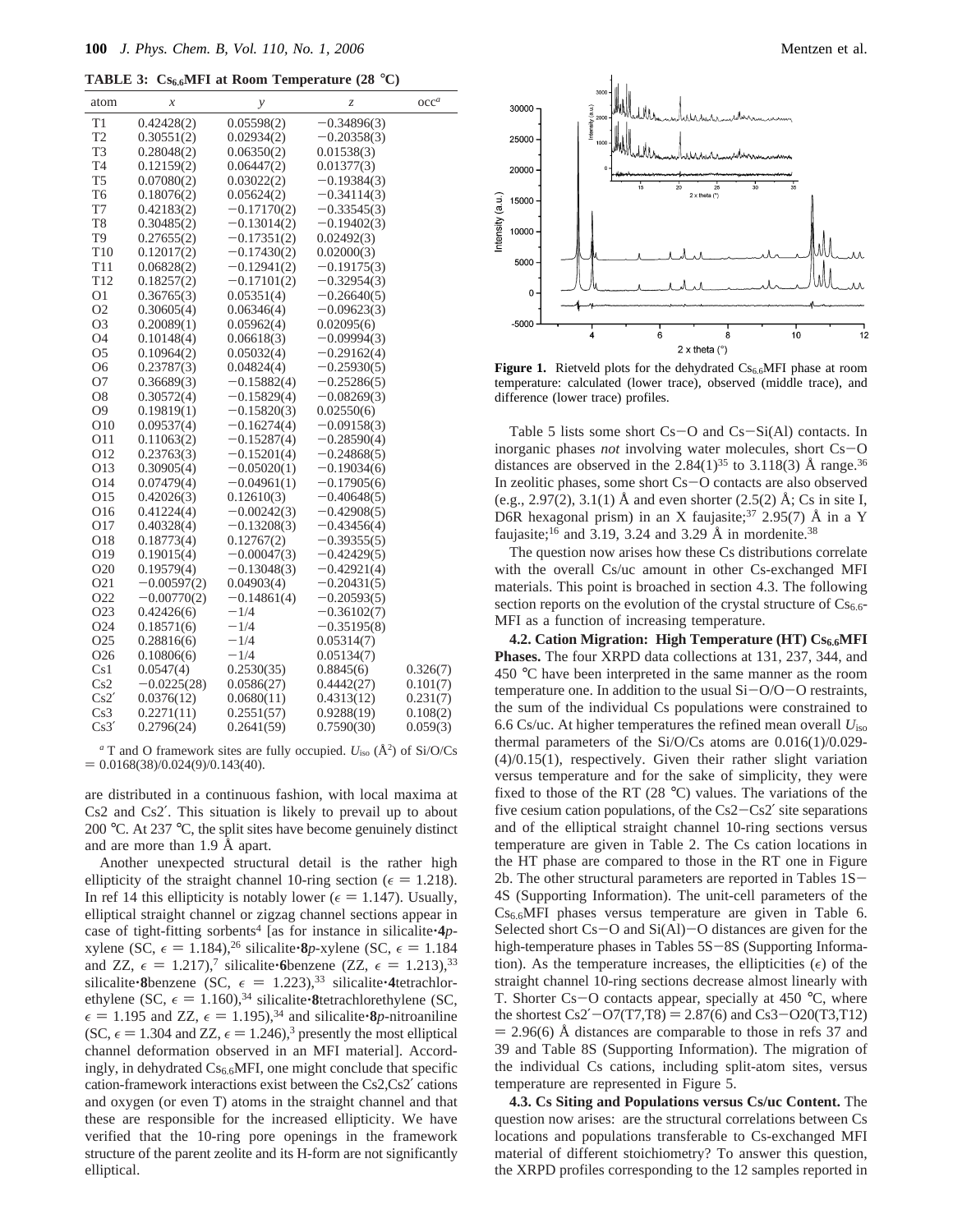

**Figure 2.** Structural detail showing the cesium cations in the MFI framework. Stereopair projections down the [100 zigzag channel] direction. (a) The structurally refined Cs cations and their labeling and coloring scheme. (b) The same cations after migration at 450 °C. (c) The simulated Cs locations (molecular mechanics). Coloring scheme: gray/yellow/cyan/magenta/purple and green for Cs1/Cs2/Cs2′/Cs3/Cs3′ and Cs6, respectively.

Table 1 were analyzed by the Rietveld method. For comparison, some data reported in ref 14 are also mentioned in Table 1. The resulting Cs distributions and the corresponding unit-cell parameters are reported in Tables 7 and 8, respectively. The evolution of the individual Cs1/uc, Cs2/uc+Cs2′/uc, and Cs3/ uc+Cs3′/uc populations versus total cesium content are shown in Figure 6. For some of the dehydrated CsMFI samples, the XRPD profiles recorded at high temperature (450 °C) were also analyzed, and the corresponding Cs/uc distributions are reported in Figure 7.

Over the  $0.7 \leq Cs/\text{uc} \leq 4.0$  concentration range, the Cs1, Cs2+Cs2′, and Cs3+Cs3′ populations increase almost linearly with concentration (Figure 6). For higher cesium contents (>4Cs/uc) Cs1/uc increases less and Cs3/uc+Cs3′/uc increases more. The changes in slope of these two lines at *exactly* 4Cs/ uc correlate directly with possible changes in the MFI framework symmetry. Solid-state polymorphic phase transitions have

been observed in many MFI type sorbent/sorbate complexes for this critical 4 sorbed molecules/uc loading. As Cs cations distributed over three main locations can hardly be considered "adsorbed molecules", the driving force which induces the observed effect should be of a different nature. Apparently, the Cs1/uc slope change occurs at exactly 2Cs1/uc (for a total of 4Cs/uc), and this cation location is the most populated one. Structural changes occurring at 2 molecules/uc are observed in several silicalite/sorbate systems, as for instance in silicalite'  $2p$ -xylene<sup>40,41</sup> and in silicalite  $\cdot$ 2tetrachlorethylene.<sup>34</sup> But these effects only appear in the case of poly-phased MFI systems.<sup>42</sup> In the present case, all the refined XRPD profiles correspond to single-phased materials and, except for the first sample containing 0.7Cs/uc (monoclinic *P*21/*n*11 space group), all the investigated CsMFI solids show straight channel 10-ring openings that are elliptical. As already mentioned, this ellipticity is usually the consequence of specific interactions between ex-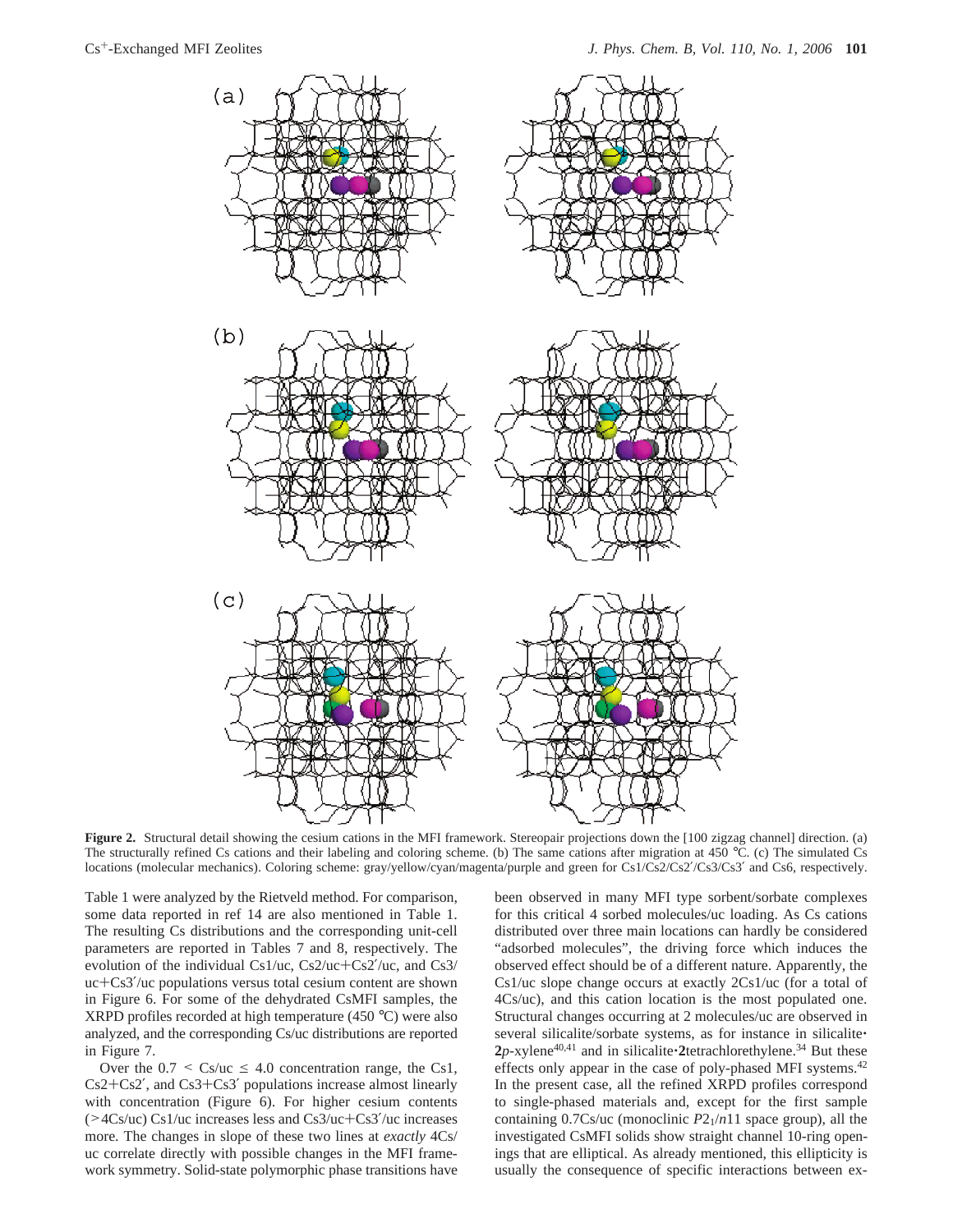**TABLE 4: Experimental and Selected Crystallographic** Parameters for the Cs<sub>6.6</sub>MFI Phase at Room Temperature **(28** °**C)**

| chemical formula                       | $Cs_{6.6}H_{0.3}Al_{6.9}Si_{89.1}O_{192}$ |
|----------------------------------------|-------------------------------------------|
| space group                            | Pnma                                      |
| powder diffractometer                  | SNBL BM01B beam-line,                     |
|                                        | custom-built, 6 detectors                 |
|                                        | with $Si(111)$                            |
|                                        | monochromators                            |
| scan range $(2\theta^{\circ})$         | $1.524 - 34.788$                          |
| profile function $(U, V, W,$ etc.)     | pseudo-Voigt (4 parameters)               |
| wavelength $(\text{\AA})$              | 0.69918                                   |
| step size $(2\theta^{\circ})$          | 0.004                                     |
| counting time (s)                      | 1                                         |
| no. of background points               | 40                                        |
| (linear interpolation)                 |                                           |
| no. of data points                     | 8317                                      |
| no. of contributing                    | 1827                                      |
| reflections (hkl)                      |                                           |
| no. of refined structural              | 138                                       |
| parameters                             |                                           |
| a(A)                                   | 19.9933(3)                                |
| b(A)                                   | 19.9367(2)                                |
| c(A)                                   | 13.3873(2)                                |
| $Rp/Rwp/Rexp/R(F2)$ (%)                | 3.62/4.75/4.01/4.58                       |
| $Si-O/O \cdots O$ restraints ( $\AA$ ) | 1.589/2.5948 ( $\sim$ ideal $T_d$ )       |
| refined $Si-O$ range $(\dot{A})$       | $1.572 - 1.605$ (mean 1.589)              |
| $N - P + C$                            | 7873                                      |
| sample temperatures $(^{\circ}C)$      | 28, 131, 237, 344, 450                    |
| heating conditions                     | dynamic vacuum, regulated                 |
|                                        | hot air gun                               |

traframework species and the MFI structure *in* or through the straight channel.<sup>4</sup> Since the Cs1 ions are rather far from the straight channels, one possibility is a conjugate effect of the most populated Cs1+Cs2+Cs2′ cations. A second possibility is the occurrence of a *Pnma*  $\rightarrow$  *P*2<sub>1</sub>2<sub>1</sub>2<sub>1</sub> or a *Pnma*  $\rightarrow$  *Pn*2<sub>1</sub>a phase transition, which cannot be unambiguously detected by XRPD. No slope change is observed for the Cs2/uc+Cs2′/uc line versus total Cs/uc. Apparently at 7.7 Cs/uc the cation populations are not aligned on the three correlation lines represented in Figure 6. This exception might be the result of structure defects or a decrease in the crystallinity for this very highly cesium loaded  $Cs_{7.7}$ MFI phase.

At high temperature (450 °C) the three lines representing the evolutions of the Cs1,  $Cs2+Cs2'$  and  $Cs3+Cs3'$  populations versus total Cs/uc (Figure 7) might be considered as almost linear with only a slight slope change for Cs1. It must be emphasized that with increasing temperature the ellipticites of the straight channel 10-ring openings decrease toward almost circular sections (Table 2).



**Figure 3.** Relative probability density (scaled-up to 1000 for the highest value) of the Cs(2) split position.

**TABLE 6: Unit-Cell Parameters (Å) and Volume (Å3) of Cs6.6MFI Phases vs Temperature**

| a          | n          | C          | V         | $T({}^{\circ}C)$ |
|------------|------------|------------|-----------|------------------|
| 19.9933(3) | 19.9367(2) | 13.3873(2) | 5336.2(1) | 28               |
| 20.0308(3) | 19.9465(3) | 13.3988(2) | 5353.4(1) | 131              |
| 20.0656(2) | 19.9462(2) | 13.4073(2) | 5366.0(1) | 237              |
| 20.0845(2) | 19.9412(2) | 13.4083(2) | 5370.1(1) | 344              |
| 20.0861(2) | 19.9381(2) | 13.4069(2) | 5369.2(1) | 450              |

These results show that in all the CsMFI phases investigated sofar the individual Cs cation populations correlate well with the total Cs amount. Accordingly, the mechanism of Cs incorporation in H-MFI materials is independent from the source of the material (industry, laboratory) or the Cs-exchange percentage (partial or total, presence of unexchanged protons).

**4.4. Computer Simulation of Cs Location.** Our previous computer simulations  $[25-28]$  have shown that locations and orientations of sorbed molecules in MFI type materials could only be predicted reliably when the actual framework structures were known. In other words, a precise knowledge of the crystal structure is a prerequisite to any attempt to model zeolitic sorbent/sorbate systems, and even then the use of this knowledge is no guarantee for the success of a simulation (see, for example, ref 14). This is also true when using simulation techniques to locate extraframework cations.

As detailed in section 3, 26 Cs starting locations (one for each oxygen atom in the *Pnma* MFI structure) were calculated using the  $Cs_{6.6}$ MFI framework as refined. After energyminimization, only six possible sites remained. These sites are reported in Table 9 and compared in Figure 2c with the

**TABLE 5: Selected Cation to Framework-Anion Bonds and Cation to Framework-Cation Distances in the Cs6.6MFI Phase at 28** °**C***<sup>a</sup>*

| atom pair   | distance | T sites            | atom pair     | distance | T sites             | atom pair    | distance | T sites           |
|-------------|----------|--------------------|---------------|----------|---------------------|--------------|----------|-------------------|
| $Cs1-026$   | 3.37(1)  | T10x2              | $Cs2-O11$     | 3.33(5)  | T <sub>11</sub> ,12 | $Cs2' - O22$ | 3.47(2)  | T <sub>4,7</sub>  |
| $Cs1-023$   | 3.43(1)  | T7x2               | $Cs2-05$      | 3.45(5)  | T <sub>5</sub> .6   | $Cs2′-013$   | 3.49(2)  | T <sub>2</sub> ,8 |
| $Cs1 - O17$ | 3.44(5)  | T <sub>4,7</sub>   | $Cs2 - O19$   | 3.55(6)  |                     | $Cs2'$ - O7  | 3.61(2)  |                   |
| $Cs1-015$   | 3.62(5)  |                    | $Cs2-Si11$    | 3.77(4)  |                     | $Cs2' - Si8$ | 3.78(2)  |                   |
| $Cs1-Si10$  | 3.99(3)  |                    | $Cs2-Si5$     | 3.91(4)  |                     |              |          |                   |
|             |          |                    | $Cs2-Si3$     | 3.98(5)  |                     |              |          |                   |
| $Cs3-O20$   | 3.34(8)  | T <sub>12,3</sub>  | $Cs3' - O25$  | 3.08(4)  | T9x2                |              |          |                   |
| $Cs3-O24$   | 3.41(3)  | T12x2              | $Cs3' - O18$  | 3.49(8)  | T <sub>6</sub> .9   |              |          |                   |
| $Cs3-O20$   | 3.48(8)  | T <sub>3</sub> ,12 | $Cs3' - O9$   | 3.51(6)  |                     |              |          |                   |
| $Cs3-Si12$  | 3.98(5)  |                    | $Cs3' - O26$  | 3.58(5)  |                     |              |          |                   |
| $Cs3-Si3$   | 3.9(1)   |                    | $Cs3' - Si9$  | 3.78(7)  |                     |              |          |                   |
|             |          |                    | $Cs3' - Si9$  | 3.55(6)  |                     |              |          |                   |
|             |          |                    | $Cs3' - Si10$ | 3.96(5)  |                     |              |          |                   |
|             |          |                    | $\sim$        |          |                     |              |          |                   |

<sup>*a*</sup> Only distances less than 3.6 for Cs-O and 4.0 Å for Cs-Si(Al) are given.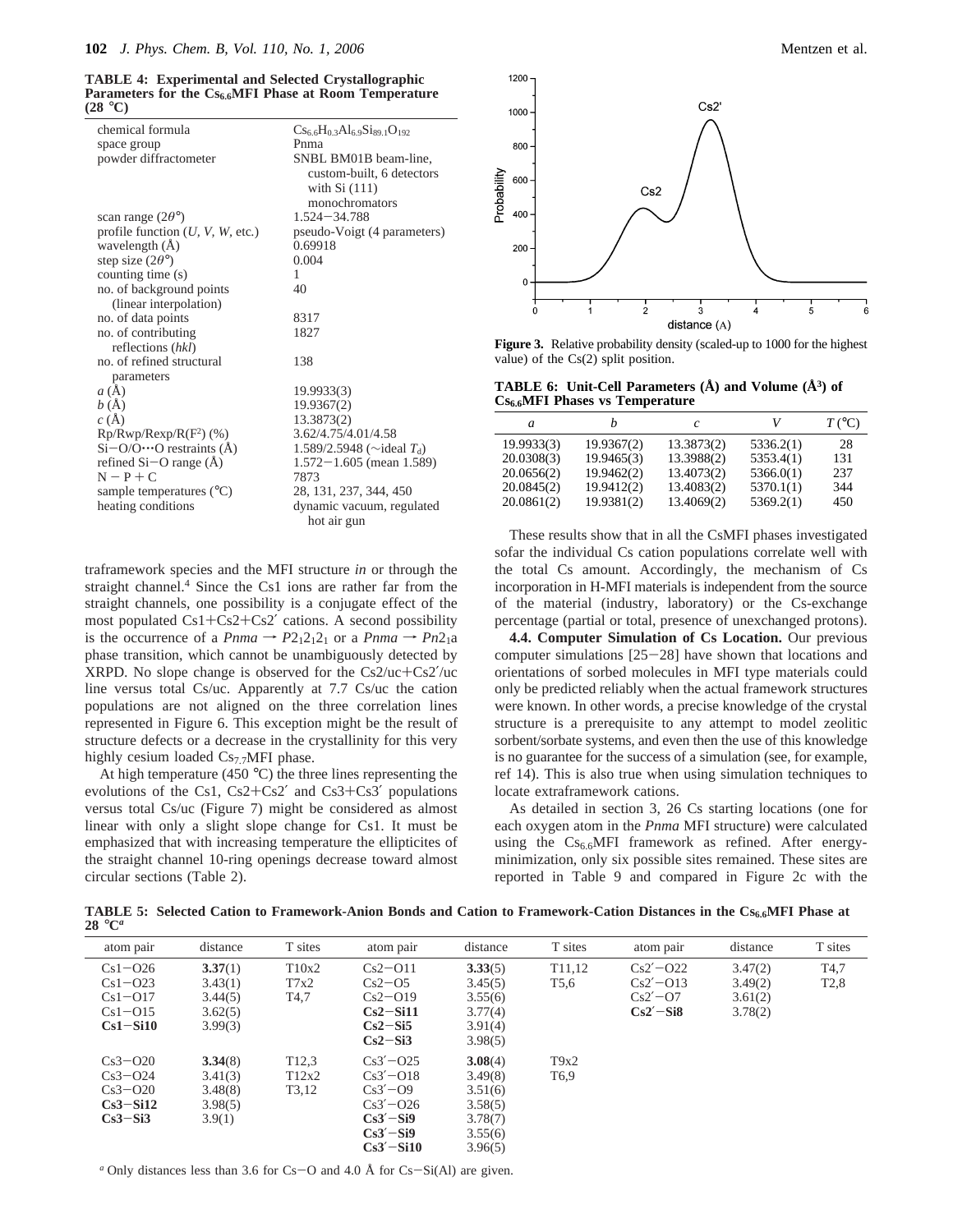

Figure 4. Five Cs cations in the Cs<sub>6.6</sub>MFI framework at room temperature and their closest Cs-O and Cs-Si(Al) contacts.

**TABLE 7: Populations of the Cs Cations (Cs/uc) and** Straight Channel Ellipticities ( $\epsilon$ ) in CsMFI Materials at 28 °**C**

| total $Cs^a$ | Cs1  |      |      | $Cs2 Cs2' Cs2+Cs2' Cs3+Cs3'$ |      | $\epsilon^b$ | $uc/V(A^3)$ |
|--------------|------|------|------|------------------------------|------|--------------|-------------|
| 0.7          | 0.50 | 0.00 | 0.00 | 0.00                         | 0.20 | 1.071        | 5341        |
| 1.6          | 0.95 | 0.11 | 0.32 | 0.43                         | 0.21 | 1.144        | 5344        |
| 2.0          | 1.09 | 0.25 | 0.34 | 0.59                         | 0.30 | 1.141        | 5326        |
| 2.1          | 1.19 | 0.20 | 0.40 | 0.60                         | 0.28 | 1.138        | 5361        |
| 2.3          | 1.18 | 0.00 | 0.69 | 0.69                         | 0.44 | 1.149        | 5340        |
| 2.9          | 1.38 | 0.41 | 0.62 | 1.02                         | 0.40 | 1.177        | 5347        |
| 3.2          | 1.61 | 0.50 | 0.66 | 1.16                         | 0.46 | 1.185        | 5349        |
| 3.5          | 1.79 | 0.27 | 0.98 | 1.25                         | 0.47 | 1.186        | 5333        |
| 4.0          | 1.97 | 0.60 | 0.90 | 1.50                         | 0.53 | 1.181        | 5336        |
| $5.3^{c}$    | 2.35 | 2.09 |      | 2.09                         | 0.88 | 1.147        | 5338        |
| 5.4          | 2.21 | 1.20 | 1.04 | 2.24                         | 0.95 | 1.204        | 5323        |
| 6.6          | 2.61 | 0.81 | 1.85 | 2.66                         | 1.33 | 1.218        | 5336        |
| 7.7          | 2.00 | 1.37 | 2.39 | 3.76                         | 1.94 | 1.199        | 5314        |

*<sup>a</sup>* From chemical analysis. *<sup>b</sup>* Ratio between the maximum and minimum O···O distances in the straight channel 10-ring pore openings. *c* Ref 14.

previously refined Cs locations (Figure 2a,b). It is gratifying how close predicted and refined Cs locations lie. This contrasts with ref 14 where the 12 predicted and refined Cs sites lie rather



Figure 5. Migration vs temperature of the five Cs cations in Cs<sub>6.6</sub>-MFI. At each temperature, the sum of the individual cations is fixed at 6.6Cs/uc.



Figure 6. Evolution of the individual Cs1/uc (squares), Cs2/uc+Cs2<sup>'</sup>/ uc (circles), and Cs3/uc+Cs3′/uc (triangles) populations vs total Cs/uc content at room temperature.

far apart. Still, we were not able to simulate the  $Cs2-Cs2'$  site splitting for the room temperature case because these two sites are too close, but we could simulate it for the high-temperature MFI framework. The sixth site predicted cannot be attributed to a Cs cation in any of the investigated CsMFI phases. In a forthcoming paper, we will show that this site corresponds to one of the six independent water molecules (ow3) found in the completely hydrated  $Cs_{6.6}$ MFI phase. This apparent confusion

**TABLE 8: Unit-Cell Parameters (in Å) for the Investigated Cs-Exchanged MFI Materials at 28** °**C**

| total Cs | a          | h          |            | $\alpha$ (°)  | $\epsilon$ | $uc/V(A^3)$ | $R(F^2)$ % |
|----------|------------|------------|------------|---------------|------------|-------------|------------|
| 0.7      | 20.0666(6) | 19.8926(8) | 13.3806(6) | $90.201(3)^a$ | 1.071      | 5341.2(4)   | 6.2        |
| 1.6      | 20.0578(5) | 19.9055(5) | 13.3859(4) |               | 1.144      | 5344.4(4)   | 4.5        |
| 2.0      | 20.0253(7) | 19.8908(8) | 13.3704(6) |               | 1.141      | 5325.7(7)   | 4.9        |
| 2.1      | 20.0782(5) | 19.9291(5) | 13.3991(5) |               | 1.138      | 5361.5(5)   | 5.5        |
| 2.3      | 20.0574(7) | 19.9042(7) | 13.3766(6) |               | 1.149      | 5340.3(6)   | 4.0        |
| 2.9      | 20.0447(7) | 19.9195(7) | 13.3919(5) |               | 1.177      | 5347.1(6)   | 7.4        |
| 3.2      | 20.0466(5) | 19.9213(5) | 13.3954(4) |               | 1.185      | 5349.5(4)   | 4.8        |
| 3.5      | 20.0259(5) | 19.9050(5) | 13.3798(4) |               | 1.186      | 5333.4(4)   | 5.5        |
| 4.0      | 20.042(1)  | 19.902(1)  | 13.3774(9) |               | 1.181      | 5336(1)     | 6.8        |
| 5.3      | 20.0045(5) | 19.9229(4) | 13.3929(4) |               | 1.147      | 5337.7(3)   | 5.3        |
| 5.4      | 20.0172(9) | 19.8963(9) | 13.3664(8) |               | 1.204      | 5323(1)     | 5.5        |
| 6.6      | 19.9933(3) | 19.9367(2) | 13.3873(2) |               | 1.218      | 5336.2(1)   | 4.6        |
| 7.7      | 19.989(1)  | 19.897(1)  | 13.362(1)  |               | 1.199      | 5314(1)     | 8.6        |

*a* This phase is monoclinic with *P*2<sub>1</sub>/*n*11 framework symmetry ( $\alpha$  deformation angle as reported in ref 5).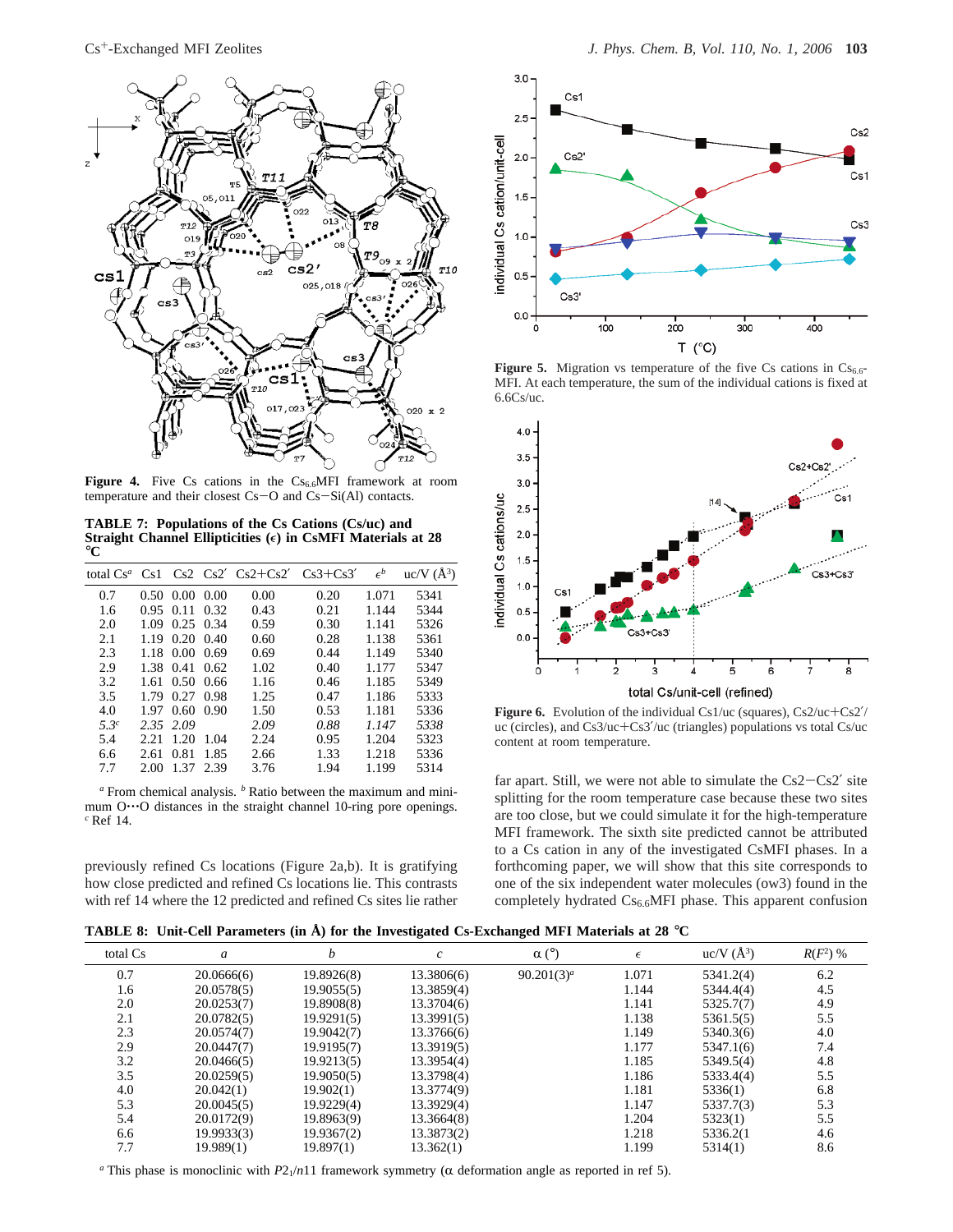**TABLE 9:** Comparison of the Simulated (MM) and Refined (Rietveld) Cs Locations in  $Cs_{6.6}$ MFI

|                | simulated locations (MM) |         |               | refined locations (Rietveld) |            |         |  |
|----------------|--------------------------|---------|---------------|------------------------------|------------|---------|--|
| v<br>$\lambda$ |                          | ٠.      | л             |                              |            | site    |  |
| 0.04696        | 0.24888                  | 0.89780 | 0.0547(4)     | 0.2530(35)                   | 0.8845(6)  | Cs1     |  |
| 0.04062        | 0.05150                  | 0.39241 | $-0.0225(28)$ | 0.0589(27)                   | 0.4442(27) | Cs2     |  |
|                |                          |         | 0.0376(12)    | 0.0680(11)                   | 0.4313(12) | Cs2'RT  |  |
| 0.03223        | 0.17282                  | 0.44453 | 0.0378(15)    | 0.1475(19)                   | 0.4353(23) | Cs2' HT |  |
| 0.20059        | 0.25072                  | 0.97225 | 0.2271(11)    | 0.2251(57)                   | 0.9288(19) | Cs3     |  |
| 0.29957        | 0.29211                  | 0.75937 | 0.2796(24)    | 0.2641(59)                   | 0.7589(30) | Cs3'    |  |
| 0.04739        | 0.24991                  | 0.40353 | 0.0361(16)    | 1/4                          | 0.4265(25) | $ow3^a$ |  |
|                |                          |         |               |                              |            |         |  |

<sup>*a*</sup> ow3 is a water molecule observed in the hydrated  $CS_{6.6}$ MFI $\cdot$ 28H<sub>2</sub>O phase (forthcoming report).

**TABLE 10: Si/Al Substitution in the MFI Framework: A Comparison between Results Deduced from Experimental and Theoretical Work***<sup>a</sup>*

| probable <sup>b</sup>             | less probable            | ref/year                   | method                                                         |  |  |  |
|-----------------------------------|--------------------------|----------------------------|----------------------------------------------------------------|--|--|--|
| Si/Al Substitution in MFI (ZSM-5) |                          |                            |                                                                |  |  |  |
| T9,11,12,10,3                     | T <sub>4</sub> , 5, 6, 7 | this work                  | closest $Cs - O$ distances                                     |  |  |  |
| T <sub>4</sub> , 7, 10, 11, 12    | T <sub>2</sub> ,8,9      | 14/2000                    | closest $Cs$ – O distances                                     |  |  |  |
| T1,2,8,9,11,12                    | T <sub>3</sub> , 5, 6    | 33/1994                    | H-MFI/benzene complexes and differential adsortion calorimetry |  |  |  |
| <b>T12</b>                        |                          | 57/1995                    | simulation                                                     |  |  |  |
| T9                                | T <sub>1</sub> ,5,12     | 48/1993                    | simulation                                                     |  |  |  |
| no preferred sites                |                          | 46/1992                    | simulation                                                     |  |  |  |
| T <sub>2</sub> , 9, 5, 12, 6      |                          | 50/1992                    | simulation                                                     |  |  |  |
| T <sub>6</sub> ,12,9              | T <sub>3</sub>           | 58/1991                    | simulation                                                     |  |  |  |
| <b>T12</b>                        |                          | 59/1991                    | simulation                                                     |  |  |  |
| T <sub>2</sub> ,8                 |                          | 49/1988                    | simulation                                                     |  |  |  |
| <b>T2,T12</b>                     |                          | 47/1985                    | simulation                                                     |  |  |  |
|                                   |                          | Si/Ti Substitution in TS-1 |                                                                |  |  |  |
| T <sub>10</sub> ,11               | T1,2,5,9                 | 51/2000                    | <b>XRD</b>                                                     |  |  |  |
| homogeneously distributed         |                          | 52/1999                    | <b>XRD</b>                                                     |  |  |  |
| randomly distributed              |                          | 53/1997                    | simulation                                                     |  |  |  |
| T8                                |                          | 55/1995                    | simulation                                                     |  |  |  |
| T5,9,3,4                          | T12, 10, 7, 1, 11        | 56/1994                    | simulation                                                     |  |  |  |
| T6, T19 (monoclinic)              |                          | 54/1993                    | simulation                                                     |  |  |  |

*<sup>a</sup>* Values for titanosilicalite (TS-1) are also given for comparison. *<sup>b</sup>* With most probable in bold.



**Figure 7.** Evolution of the individual Cs1/uc (squares), Cs2/uc+Cs2<sup>'</sup>/ uc (circles), and Cs3/uc+Cs3′/uc (triangles) populations vs total Cs/uc content at 450 °C.

between predicted Cs or water locations is not surprising since  $Cs-O(framework)$  and  $Cs-O(water)$  distances are very similar  $(2.87 \text{ to } 3.19 \text{ Å})$ . 36,43

**4.5. The Si/Al Substitution Problem.** This work was not intended to be primarily concerned with the Si/Al substitution problem*.* However, the availability of precise countercation locations permits us to go now a step further and to use these to bring out the locations of the acidic sites, those where Al substitutes for Si. The theoretical underpinning of this approach comes from ab initio calculations $43,44$  and empirical crystalchemical rules. The former predict that monovalent cations such as  $Na<sup>+</sup>$  or Cu<sup>+</sup> will preferentially attach themselves to oxygen atoms bonded to aluminum, to minimize their interaction energy. The latter predict the same, but based on a balancing of the electrostatic bond strengths reaching an anion from its surrounding cations. This is the second of Pauling's five rules meant to rationalize the stability of inorganic structures. Table 5 lists short Cs-O distances. From this compilation, it is evident that the T(Si,Al) sites involved are mainly T9, T11, T12, T10, and T3. If instead we consider short Cs…Si contacts, then T9, T11, and T8 are favored. The corresponding sites in the structure are shown in Figure 4. Table 10 summarizes the sites found in this and former studies. We have included values for the  $Ti^{4+}$ substitution in silicalite, even though the situation is not strictly equivalent. In fact, in silicalite there is no need for charge balancing counteractions. However, if we compare the data in Table 10, it seems that there might be some similarity between these two substitution problems: T10, T11, T9, T8, T3, and T4 are invoked in both cases. These data also show that all 12 T1 to T12 sites in an orthorhombic *Pnma* MFI framework structure might be invoked as Si/Al substitution candidates. Nevertheless, in our opinion, only a restricted set of T sites, for instance T2, T3, T9, T12, and possibly T11, might be considered as *plausible* candidates. Furthermore, the framework oxygen atoms bonded to the T2 and T3 sites reside close to the most accessible locations for extra framework species at the border of the channel intersection and the zigzag channel (T2'''T2 <sup>∼</sup>8.8 and T3 $\cdot \cdot$ 'T3 ~7.6 Å), whereas the oxygen atoms bonded to T12 and T9 are in a geometrically restricted part of the intersection (T12…T12  $\sim$ 3.1 and T9…T9  $\sim$ 3.2Å), which is in favor of sites T2 and T3.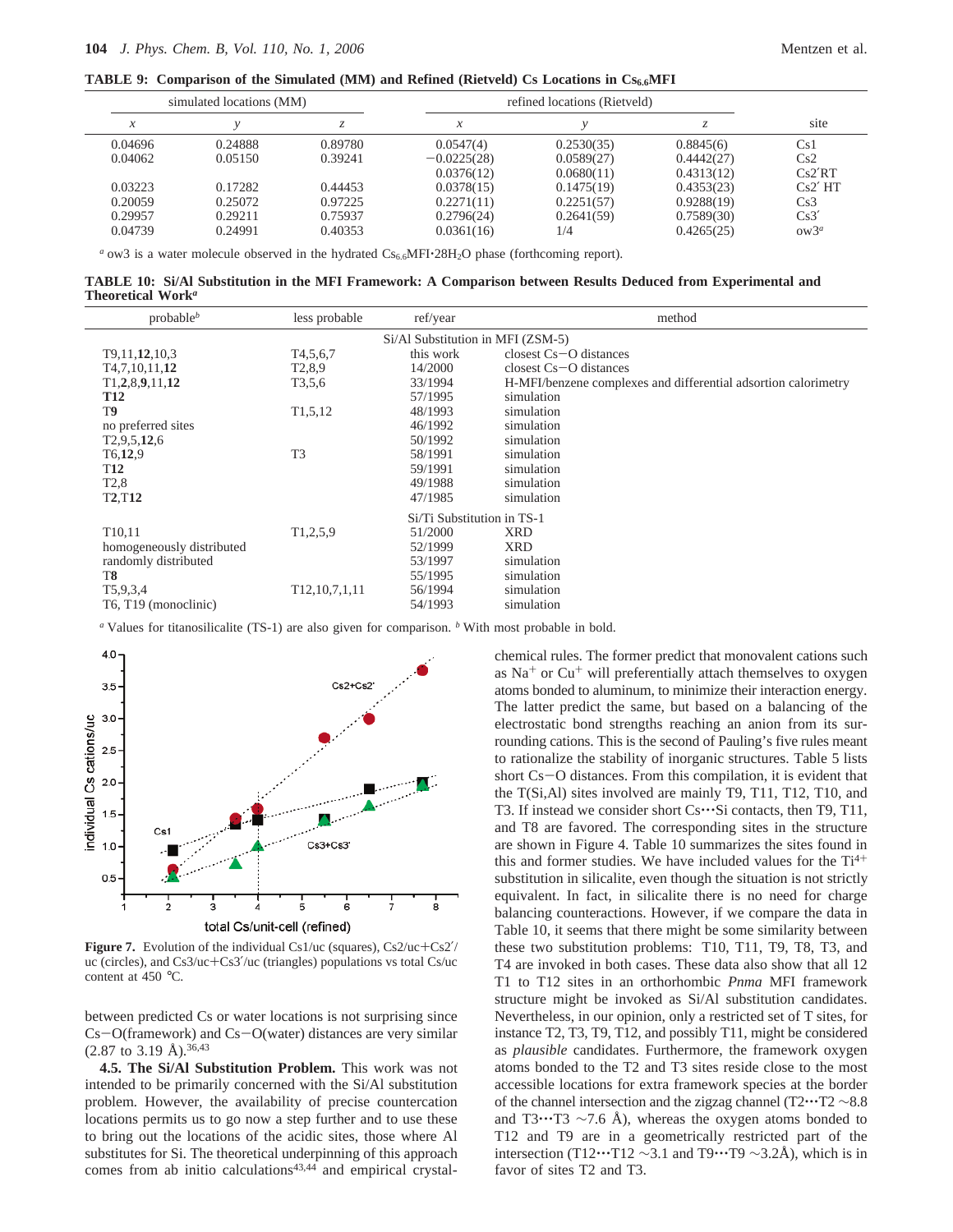Whatever the solution, the Si/Al substitution problem is not evident and remains still open for future debates. Based on the results of this and former<sup>14,30</sup> studies, it can be ascertained that Al does substitute for Si and that particular sites are favored. A random substitution can definitely be ruled out.

## **5. Conclusions**

The present work is the first instance where the cesium cations in dehydrated and Cs-exchanged MFI materials have been unambiguously located over a wide range of Cs exchange. This permits us to draw the following conclusions:

(1) The Cs cations are distributed over three highly and two less populated sites. The correlations describing the evolution of the Cs populations at room temperature as a function of total Cs/uc contents clearly establish that the mechanism of Cs incorporation into the MFI framework channels is unique.

(2) While it cannot be denied that plausible locations for extraframework cations can be obtained from simulations, these simulations have to be based on observed MFI framework structures because the flexibility of the framework is not yet a predictable parameter in computer modeling. This is why many wrong locations for aromatic molecules in silicalite and ZSM-5 phases have been and are still being predicted, as for instance the benzene locations in silicalite at lower (<4 molecules/uc) and specially at higher (>6 molecules/uc) loadings.

(3) In all *Pnma* CsMFI phases the straight channel 10-ring sections are strongly elliptical ( $\epsilon > 1.14$ , except for the monoclinic sample at 0.7 Cs/uc). This structural feature points to strong Cs/framework interactions.

(4) The short Cs-O distances give us some clues on the possible substitution of Si by Al. The most favored sites are T9, T11, T12, T10, and T3.

Subsequent work on Cs-exchanged MFI will deal with hydrated phases. The following key questions will be answered:

(i) How are the Cs locations affected by the presence of water molecules?

(ii) Where are the water molecules located in such systems? Are there any differences in the dehydration or the hydration process at room or at increasing temperatures?

(iii) Is it possible to simulate the locations of the water molecules?

**Acknowledgment.** We thank J. Patarin, H. Kessler, and A. C. Fauth, Mulhouse (France); A. Tuel, IRC, Villeurbanne (France); and A. Tissler, Mainz (Germany) for the MFI samples prepared in fluoride medium (TPAF), in alkaline medium (TPA), and in templateless alkaline medium (TMP-less), respectively, and the staff of the Swiss-Norwegian Beam Lines for assistance. H.P.W. thanks the Swiss National Science Foundation for steadfast support and the Tisserand Foundation, Montricher, for a fellowship.

**Supporting Information Available:** Refined atomic coordinates and site occupancies for diffraction data collected at 131, 237, 344, and 450 °C; tables of selected interatomic distances for the same temperatures. This material is available free of charge via the Internet at http://pubs.acs.org.

#### **References and Notes**

(1) Baerlocher, Ch.; Meier, W. M.; Olson, D. H. *Atlas of Zeolite Framework Types*, 5th ed.; Elsevier: Amsterdam, 2001.

(2) van Koningsveld, H.; van Bekkum, H.; Jansen, J. C. *Acta Crystallogr.* **<sup>1987</sup>**, *B43*, 127-132.

(3) Mentzen, B. F.; Lefe`bvre, F. *J. Chim. Phys.* **<sup>1998</sup>**, *<sup>95</sup>*, 1052-1067. (4) Mentzen, B. F. *Mater. Res. Bull*. **<sup>1992</sup>**, *<sup>27</sup>*, 831-838.

*<sup>10</sup>*, 235-241.

*Acta Crystallogr.* **<sup>1989</sup>**, *B45*, 423-431. (8) Mortier, W. J. *Compilation of Extra Framework Sites in Zeolites*; Butterworth Scientific Limited: Guildford, 1982; pp 19-31 for FAU and p 53 for MFI.

(6) Mentzen, B. F. *Mater. Res. Bull*. **<sup>1995</sup>**, *<sup>30</sup>*, 1333-1340.

(5) van Koningsveld, H.; Jansen, H.; van Bekkum, H. *Zeolites* **1990**,

(9) Zhenyl, L.; Wangjin, Z.; Qin, Y.; Guanglie, L.; Wangrong, L.; Shunju, W.; Youshi, Z.; Bingxiong, L. *Proceedings of the 7th International Zeolite Conference*; Kodansha Elsevier: Tokyo, Japan, 1986; pp.415-422.

- (10) Lin, J. C.; Chao, K.-J.; Wang, Y. *Zeolites* **<sup>1991</sup>**, *<sup>11</sup>*, 376-379.
- (11) Huddersman, K. D.; Rees, L. V. C. *Zeolites* **<sup>1991</sup>**, *<sup>11</sup>*, 270-176.
- (12) Mentzen, B. F.; Sacerdote-Peronnet, M.; Bouix, J. *C. R. Acad. Sci., Ser. II* **<sup>1992</sup>**, *<sup>315</sup>*, 1073-1078.

(13) Mentzen, B. F.; Ge´lin, P. *Mater. Res. Bull*. **<sup>1998</sup>**, *<sup>33</sup>*, 109-116. (14) Olson, D. H.; Khosrovani, N.; Peters, A. W.; Toby, B. H. *J. Phys. Chem. B* **<sup>2000</sup>**, *<sup>104</sup>*, 4844-4848.

(15) Grey, C. P.; Poshni, F. I.; Gualtieri, A. F.; Norby, P.; Hanson, J. C.; Corbin, D. R. *J. Am. Chem. Soc*. **<sup>1997</sup>**, *<sup>119</sup>*, 1981-1989.

(16) Norby, P.; Poshni, F. I.; Gualtieri, A. F.; Hanson, J. C.; Grey, C. P. *J. Phys. Chem. B* **<sup>1998</sup>**, *<sup>102</sup>*, 839-856.

(17) Breck, D. W. Zeolite Molecular Sieves, Structure, Chemistry and *Use*; John Wiley and Sons: New York, 1974; p 312.

(18) Lermer, H.; Draeger, M.; Steffen, J.; Unger, K. K. *Zeolites* **1985**, *<sup>5</sup>*, 131-134.

(19) Guth, J. L.; Kessler, H.; Wey, R. *Proceedings of the 7th International Zeolite Conference*, Tokyo; Elsevier: Amsterdam, 1986; p 121.

(20) Tissler, A.; Polanek, P.; Girrbach, U.; Müller, U.; Unger, K. K. *Zeolites as Catalysts, Sorbents and Detergent Builders*; Elsevier: Amsterdam, 1989; p 399.

(21) Bish, D. L., Post, J. E., Eds. *Modern Powder Diffraction*; Reviews in Mineralogy 20; The Mineralogical Society of America: Washington, DC, 1989; pp  $27-31$ .<br>(22) Wiles, D. B.:

(22) Wiles, D. B.; Young, R. A. *J. Appl. Ctystallogr*. **<sup>1981</sup>**, *<sup>14</sup>*, 149- 151.

(23) Toby, B. H. EXPGUI, a graphical user interface for GSAS. *J. Appl. Crystallogr*. **<sup>2001</sup>**, *<sup>34</sup>*, 210-213.

(24) Craven, B. M.; Weber, H.-P.; He, X.; Klooster, W. T.; Yang, H. W. The POP system: computer programs to derive electrostatic properties from Bragg reflections. Technical Report, Crystallography Department, University of Pittsburgh, Pittsburgh, PA, 1996.

- (25) Mentzen, B. F.; Bosselet, F. *C. R. Acad. Sci*., *Ser. II* **1988**, *309*, <sup>539</sup>-545.
- (26) Mentzen, B. F.; Lefe`bvre, F. *Mater. Res. Bull*. **<sup>1995</sup>**, *<sup>30</sup>*, 613- 620.
	- (27) Mentzen, B. F. *Mater. Res. Bull*. **<sup>1995</sup>**, *<sup>30</sup>*, 1193-1200.

(28) Mentzen, B. F. *C. R. Chim.* **<sup>2005</sup>**, *<sup>8</sup>*, 353-368.

(29) Hunger, M.; Freude, D.; Fenzke, D.; Pfeiffer, H. *Chem. Phys. Lett.* **<sup>1992</sup>**, *<sup>191</sup>*, 391-395.

(30) Mentzen, B. F.; Sacerdote-Peronnet, M. *Mater. Res. Bull*. **1994**, *<sup>29</sup>*, 1341-1348.

- (31) Mentzen, B. F. *Zeolite News Lett.* **<sup>1993</sup>**, *<sup>10</sup>*, 77-90.
- (32) Weber, H. P.; Schulz, H. *J. Chem. Phys*. **<sup>1986</sup>**, *<sup>85</sup>*, 475-<sup>484</sup>
- (33) Mentzen, B. F.; Lefe`bvre, F. *Mater. Res. Bull*. **<sup>1997</sup>**, *<sup>32</sup>*, 813-
- 821. (34) Mentzen, B. F.; Lefe`bvre, F. *Mater. Res. Bull*. **<sup>2002</sup>**, *<sup>37</sup>*, 957- 970.

(35) Millet, J.-M.; Mentzen, B. F. *Eur. J. Solid State Inorg. Chem*. **1991**, *<sup>28</sup>*, 493-504.

- (36) Touboul, M.; Penin, N.; Nowogrockin, G. *J. Solid State Chem*. **1999**,
- *<sup>143</sup>*, 260-265. (37) Ryu, K. S.; Bae, M. N.; Kim, Y.; Seff, K. *Microporous Mesoporous Mater.* **<sup>2004</sup>**, *<sup>71</sup>*, 65-75.
- (38) Schlenker, J. L.; Pluth, J. J.; Smith, J. V. *Mater Res. Bull*. **1978**, *<sup>13</sup>*, 901-905.
- (39) *International Tables for X-ray Crystallography*, Vol. III; The Kynoch Press: Birmingham, 1968; p 278.
- (40) Mentzen, B. F.; Bosselet, F. *C. R. Acad. Sci.*, *Ser. II* **1989**, *308*, <sup>1533</sup>-1538.
- (41) Fyfe, C. A.; Srobl, H.; Kokotailo, G. T.; Kennedy, G. J.; Barlow, G. E. *J. Am. Chem. Soc* **<sup>1988</sup>**, *<sup>110</sup>*, 3373-3380.
- (42) Mentzen, B. F.; Ve´drine, J. C. *C. R. Acad. Sci*., *Ser. II* **1985**, *301*, <sup>1017</sup>-1020. (43) Yarovoi, S. S.; Yu. Mironov, V.; Solodovnikov, S. F.; Virovets,
- A. V.; Fedorov, V. E. *Mater. Res. Bull*. **<sup>1999</sup>**, *<sup>34</sup>*, 1345-1351.

(44) Vayssilov, G.; Staufer, M.; Belling, Th.; Neyman, K. N.; Knoezinger, H.; Roesch, N. *J. Phys*. *Chem. B* **<sup>1999</sup>**, *<sup>103</sup>*, 7920-7928.

- (45) Nachtigallova, D. Nachtigall, P.; Sierka, M.; Sauer, J. *Phys. Chem. Chem. Phys*. **<sup>1999</sup>**, *<sup>1</sup>*, 2019-2026.
- (46) K.-P Schro¨der, Sauer, J.; Leslie, M.; Catlow, C. R. A. *Zeolites* **1992**, *<sup>12</sup>*, 20-23.